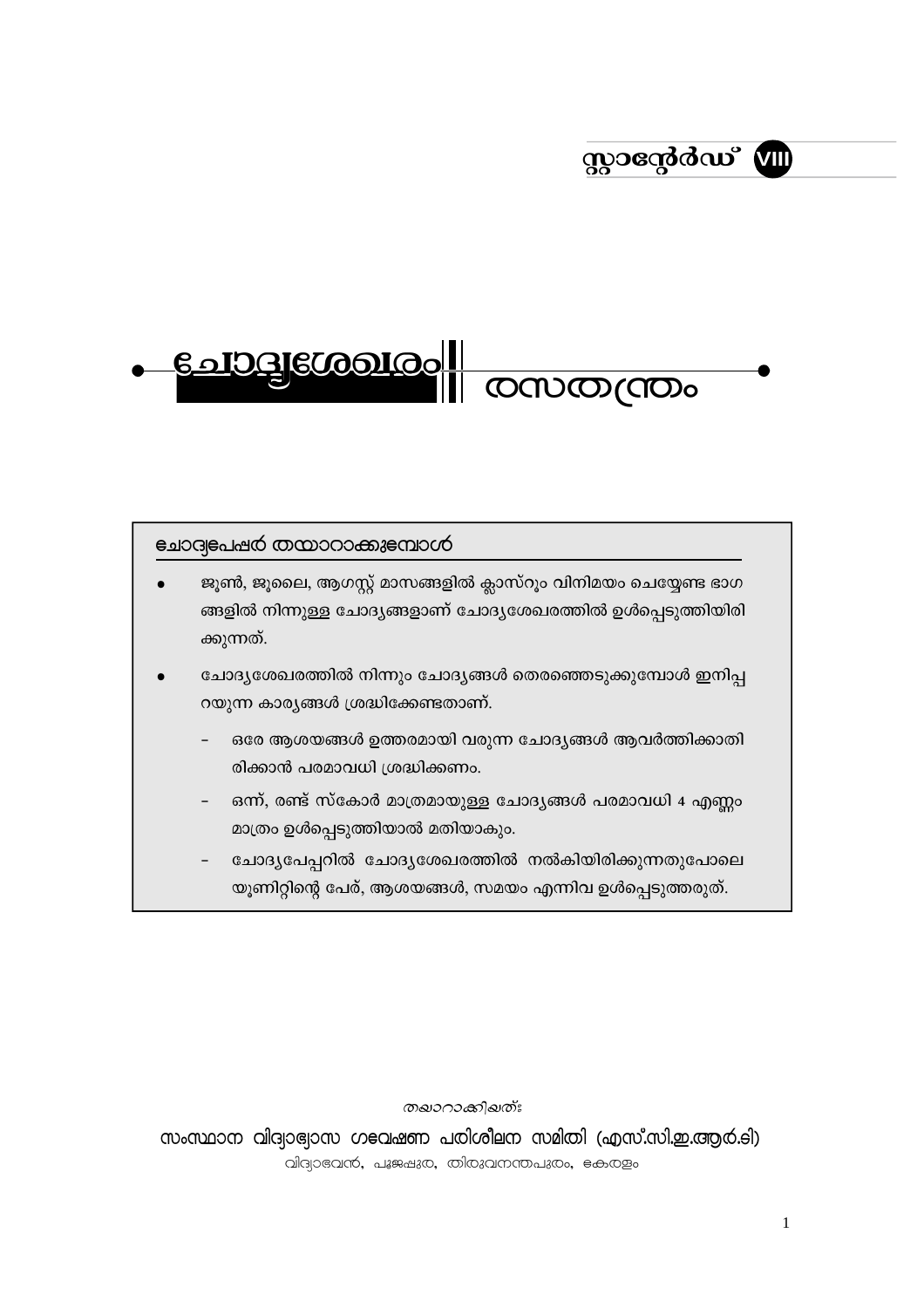൜തന്ത്രം സ്റ്റാന്റേർഡ് VIII

**emodile@onco** 

യൂണിറ്റ് – 1 മാറ്റങ്ങൾ

യുണിറ്റ് : മാറ്റങ്ങൾ അശയം : രാസമാറ്റം ഭൗതികമാറ്റം തിരിച്ചറിയുന്നു  $(1)$ വെള്ളം തിളപ്പിച്ച് നീരാവിയാക്കുന്നു. കടലാസ് കത്തിച്ച് ചാരമാക്കുന്നു. ഇവയിൽ ഒന്നു രാസമാറ്റവും മറ്റേത് ഭൗതികമാറ്റവുമാണ്. ഇവ ഏതെല്ലാമെന്ന് തിരിച്ച റിഞ്ഞ് കാരണം വിശദമാക്കുക  $(2)$ സ്കോർ $: 2$ സമയം : 2 മിനിട്ട് യൂണിറ് : മാറ്റങ്ങൾ ആശയം : വൈദ്യുതരാസസെല്ലുകൾ മൂലമുള്ള മലിനീകരണം ക്യാമറകളിൽ ഉപയോഗിക്കുന്ന റീചാർജ്ജ് ചെയ്യാവുന്ന സെല്ലുകൾക്ക് വിലകുടുതലാണ്.  $(2)$ ഉപയോഗിച്ച് വലിച്ചെറിയാവുന്ന സെല്ലുകൾ കുറഞ്ഞ വിലയ്ക്ക് ലഭ്യമാണ്. ഇവയിൽ ഏതുതരം സെല്ലുകളാണ് പരിസരത്തിന് നല്ലത് ?  $(1)$  $(a)$ (b) നിങ്ങളുടെ അഭിപ്രായത്തെ ന്യായീകരിക്കുക  $(2)$  $\omega$  $\cos \theta :$ സമയം $: 2$  മിനിട്ട് യുണിറ്റ് : മാറ്റങ്ങൾ ആശയം : ചില ലവണങ്ങൾ ജ്വാലയ്ക്ക് നിറം കൊടുക്കുന്നു  $(3)$ സയൻസ് ലാബിൽ നിന്ന് 2 ലവണങ്ങൾ കിട്ടി. ഓരോന്നും ഗാഢ ഹൈഡ്രോക്ലോറിക് ആസിഡ് ചേർത്ത് കുഴമ്പു രൂപത്തിലാക്കി. അല്പം എടുത്ത് തീജ്വാലയിൽ കാണിച്ച പ്പോൾ ഒന്ന് ചൂടുകട്ടയുടെ ചുവപ്പു നിറവും മറ്റൊന്ന് ഇളം പച്ച നിറവും കാണിച്ചു.  $(a)$ ലവണങ്ങൾ ഏതെല്ലാം ?  $(1)$ (b) നിറത്തിനുവേണ്ടി ലവണങ്ങൾ ഉപയോഗിക്കുന്നത് എവിടെയാണ് നിങ്ങൾ കണ്ടിട്ടുള്ളത്  $(1)$ 

സ്കോർ $: 2$ സമയം $: 2$  മിനിട്ട്

യുണിറ്റ് : മാറ്റങ്ങൾ

ആശയം : വിവിധതരം മാറ്റങ്ങൾ

- (4) (a) ചില മാറ്റങ്ങൾ താഴെ കൊടുത്തിരിക്കുന്നു. ഉചിതമായ ഏതെങ്കിലും ഒരു രീതി യിൽ ഇവയെ തരം തിരിക്കുക.
	- ഐസ് ഉരുകുന്നു
	- മാങ്ങ പഴുക്കുന്നു
	- പാൽ തൈരാകുന്നു
	- കരിങ്കല്ല് പൊട്ടിക്കുന്നു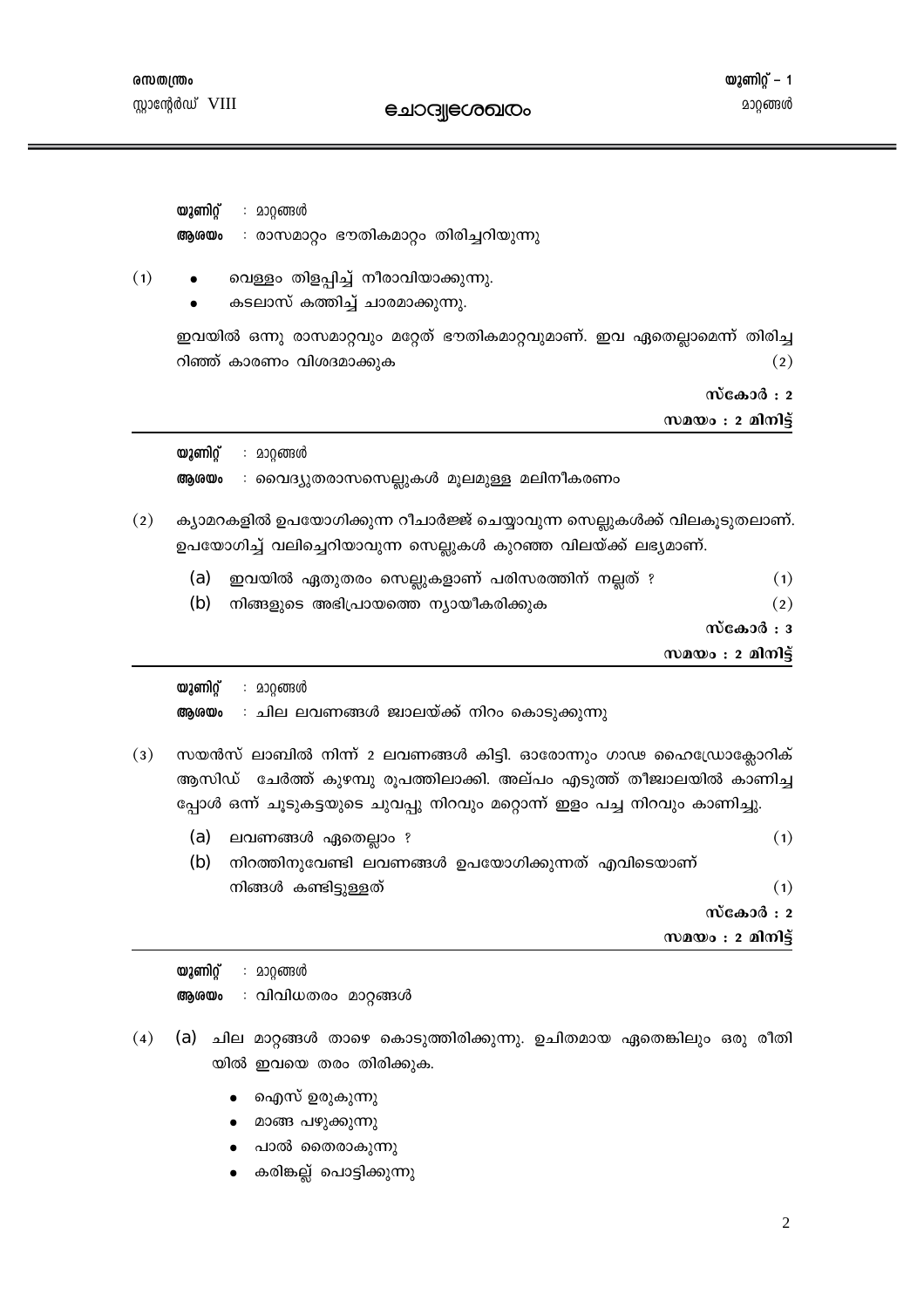

തരം തിരിച്ചതിന്റെ അടിസ്ഥാനത്തിൽ ഓരോ വിഭാഗത്തിനും യോജിച്ച തലക്കെ

അരിമാവ് പുളിക്കുന്നു കടലാസ് കത്തുന്നു

ട്ടുകൾ നിർദ്ദേശിക്കുക.

 $(a)$ 

സമയം $:$  3 മിനിട്ട്

 $(2)$ 

 $(1)$ 

സ്കോർ $: 3$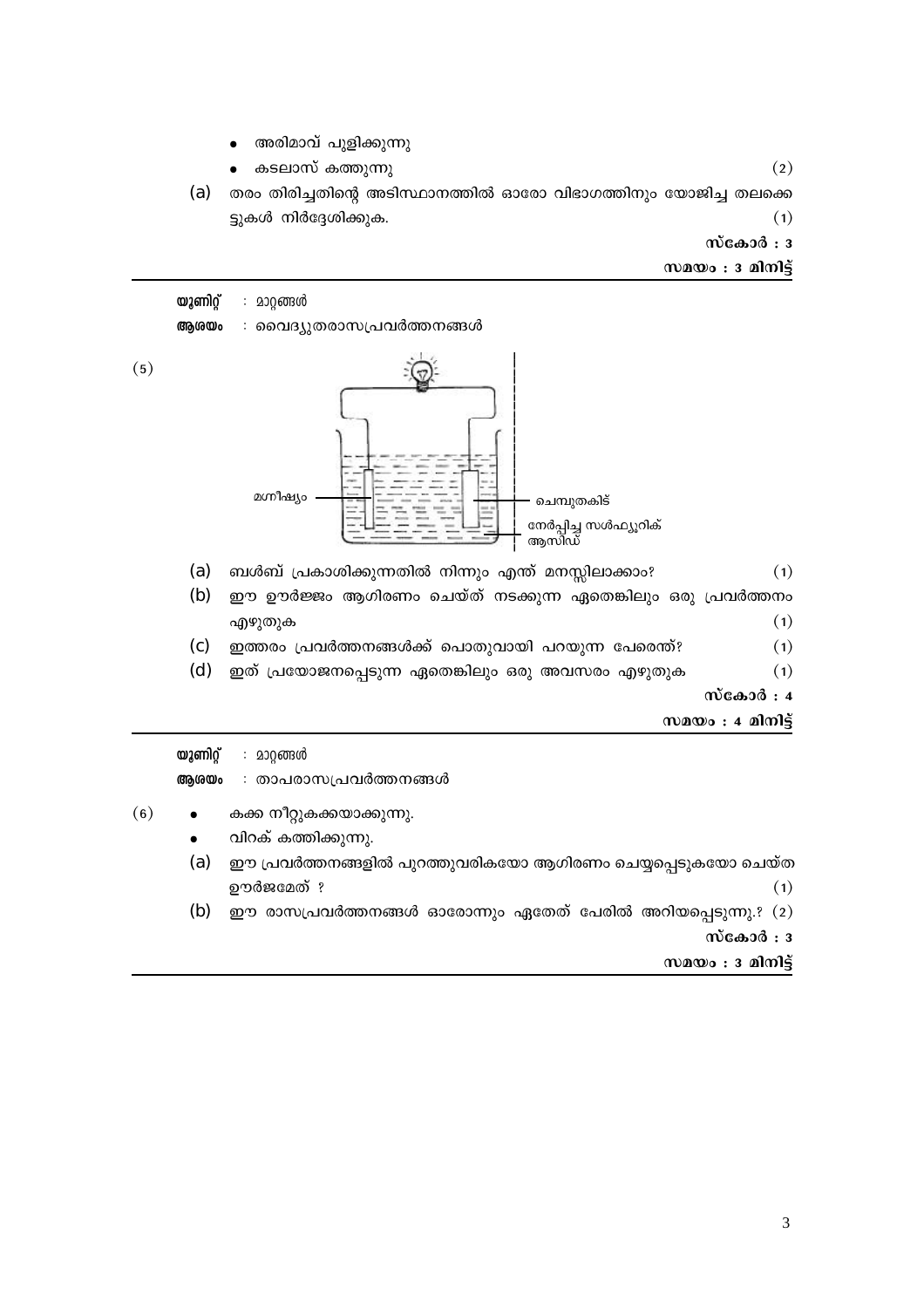യുണിറ്റ് : മാറ്റങ്ങൾ

ആശയം : രാസപ്രവർത്തനം നടക്കുമ്പോൾ നടക്കുന്ന ഊർജ കൈമാറ്റങ്ങൾ

പട്ടികയിലെ വിവരങ്ങൾ ഉചിതമായ വിധം ചേർത്തെഴുതുക.  $(7)$ 

| പ്രവർത്തനം                 | പ്രധാനമായും കൈമാറ്റം | രാസപ്രവർത്തനത്തിന്റെ |
|----------------------------|----------------------|----------------------|
|                            | ചെയ്യപ്പട്ട ഊർജ്ജം   | പേര്                 |
| സിൽവർനൈട്രേറ്റ് പുരട്ടിയ   | വൈദ്യുതി             | താപരാസപ്രവർത്തനം     |
| തുണി വെയിലത്ത് വയ്ക്കു     |                      |                      |
| മ്പോൾ കറുപ്പ് നിറമാകുന്നു. |                      |                      |
| കക്ക നീറ്റുകക്കയാവുന്നു    | പ്രകാശം              | വൈദ്യുത രാസവ്രർത്തനം |
| ടോർച്ച് സെല്ലിൽ            |                      |                      |
| നടക്കുന്ന പ്രവർത്തനം       | താപറ                 | പ്രകാശ രാസപ്രവർത്തനം |

 $\tilde{\text{m}}$ കോർ: 3

 $(3)$ 

സമയം  $: 3$  മിനിട്ട്

യൂണിറ്റ് : മാറ്റങ്ങൾ

ആശയം : താപരാസപ്രവർത്തനങ്ങൾ

 $(8)$ പ്രവർത്തനം -1

> കാൽസ്യം കാർബണേറ്റ് + താപം  $\rightarrow$  കാൽസ്യം ഓക്സൈഡ് + കാർബൺ ഡൈ ഓക്സൈഡ്

#### പ്രവർത്തനം - 2

കാൽസ്യം ഓക്സൈഡ് + ജലം  $\rightarrow$  കാൽസ്യം ഹൈഡ്രോക്സൈഡ് +താപം

- (a) ഓരോ രാസപ്രവർത്തനങ്ങളിലേയും അഭികാരകങ്ങളേയും ഉല്പന്നങ്ങളേയും വേർതിരിച്ചെഴുതുക  $(2)$
- ഈ രണ്ട് പ്രവർത്തനങ്ങളിൽ താപമോചകം, താപശോഷകം ഇവ ഏതെന്ന് (b) തിരിച്ചറിഞ്ഞ് കാരണം വ്യക്തമാക്കുക  $(2)$

സ്കോർ $: 4$ 

സമയം : 4 മിനിട്ട്

യുണിറ്റ് : മാറ്റങ്ങൾ

: രാസമാറ്റം, ഭൗതികമാറ്റം ആശയം

- കത്തിച്ചു വച്ച മെഴുകുതിരി നിരീക്ഷിച്ചിട്ടില്ലേ? ഇതിൽ രണ്ട് തരം മാറ്റങ്ങൾ നടക്കുന്നു  $(9)$ ണ്ട്.
	- ചൂടുകൊണ്ട് മെഴുക് ഉരുകുന്നു.  $\bullet$
	- ഉരുകിയ മെഴുക് തിരിയിൽ എത്തി കത്തുന്നു.  $\bullet$
	- ഇവയിൽ രാസമാറ്റവും ഭൗതീകമാറ്റവും ഏതെന്ന് തിരിച്ചറിയുക  $(a)$  $(2)$
	- $(b)$ നിങ്ങളുടെ നിഗമനത്തിന്റെ അടിസ്ഥാനം എന്താണ് ?  $(2)$

സ്കോർ : 4

സമയം : 4 മിനിട്ട്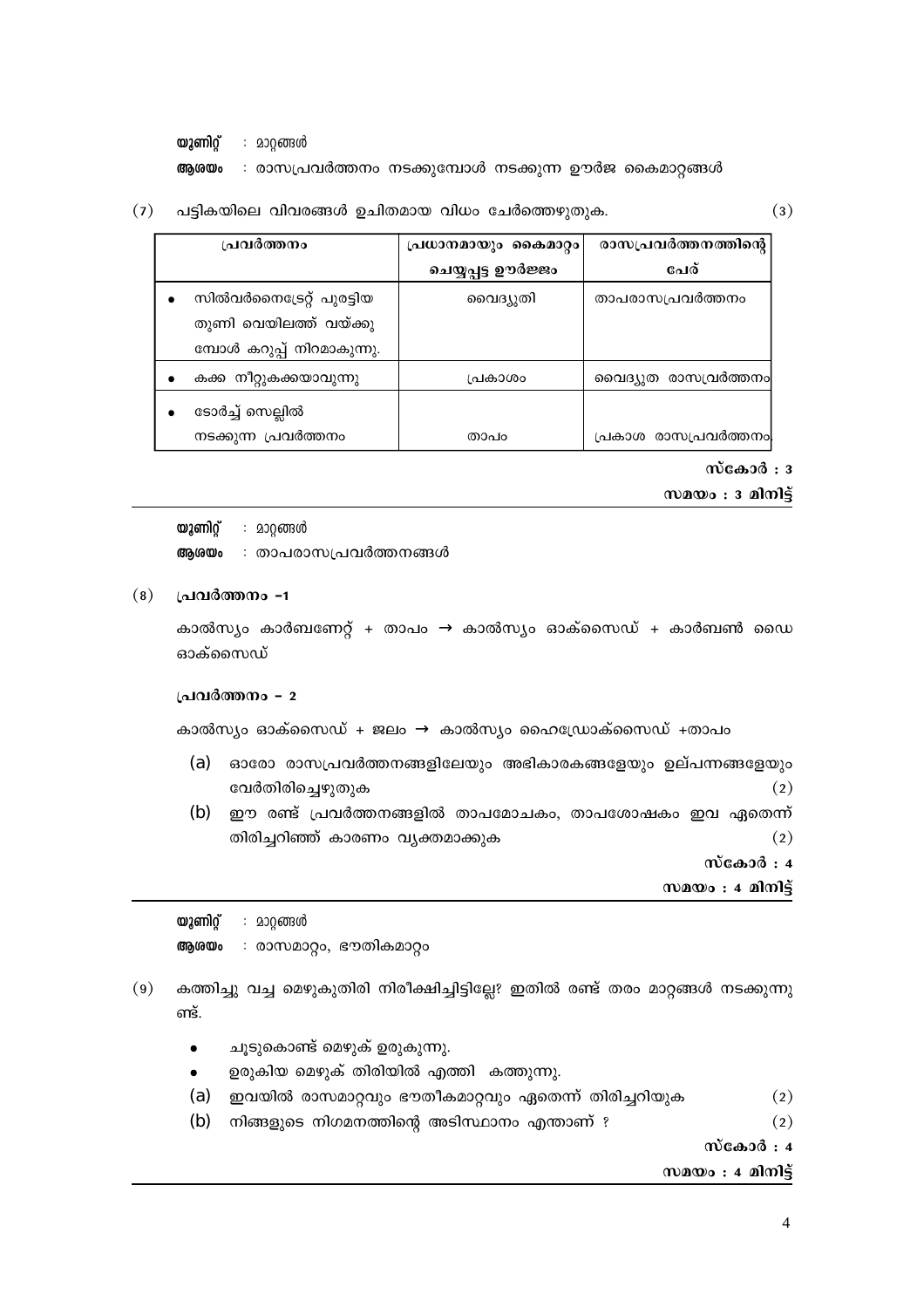യുണിറ്റ് : മാറ്റങ്ങൾ : വൈദ്യുതരാസ പ്രവർത്തനങ്ങൾ ആശയം

- (10) 'ആസിഡ് ചേർത്ത ജലത്തിലൂടെ വൈദ്യുതി കടന്നുപോകുന്നത് ഒരു രാസപ്രവർത്തന മാണ്'.
	- $(a)$ ഇതിനോട് നിങ്ങൾ യോജിക്കുന്നുണ്ടോ? എന്തുകൊണ്ട്?  $(1)$
	- ജലത്തിലൂടെ വൈദ്യുതി കടത്തിവിടുന്ന പ്രവർത്തനം ക്ലാസ്മുറിയിൽ ചെയ്യാൻ (b) എന്തൊക്കെ സജ്ജീകരണങ്ങൾ വേണം?  $(2)$

സ്കോർ $: 3$ 

സമയം : 4 മിനിട്

യൂണിറ് : മാറ്റങ്ങൾ അശയം : പ്രകാശരാസപ്രവർത്തനം

- (11) ഒരു വെളുത്ത തുണിയിൽ സിൽവർ നൈട്രേറ്റ് പുരട്ടിയശേഷം വെയിലത്ത് വയ്ക്കുന്നു. അൽപ്പസമയം കഴിഞ്ഞതിന് ശേഷം തുണിയിൽ സിൽവർ നൈട്രേറ്റ് പുരണ്ട ഭാഗം കറുത്ത നിറത്തിൽ കാണപ്പെടുന്നു.
	- a ഇതൊരു രാസപ്രവർത്തനമാണ്. ഈ പ്രവർത്തനത്തെ സഹായിച്ച ഊർജ്ജമേത്?  $(1)$
	- $\mathbf b$ ഇത്തരം രാസപ്രവർത്തനങ്ങൾക്ക് പറയുന്ന പൊതുവായ പേരെന്ത്?  $(1)$
	- രാസപ്രവർത്തനങ്ങൾ നടക്കുമ്പോൾ ഇത്തരത്തിൽ ഏതെല്ലാം രീതിയിൽ ഊർജ്ജ  $\mathbf{c}$ മാറ്റങ്ങൾ നടക്കാം?  $(2)$

സ്കോർ : 4

സമയം : 1 മിനിട്ട്

യുണിറ്റ് : മാറ്റങ്ങൾ : വൈദ്യുതരാസപ്രവർത്തനങ്ങൾ അശയം



ജലത്തിലൂടെ വൈദ്യുതി കടത്തിവിടുന്നതിനുവേണ്ടി ചെയ്ത പരീക്ഷണത്തിന്റെ സജ്ജീ കരണങ്ങളാണ് ചിത്രത്തിലുള്ളത്. പരീക്ഷണ ഫലമായി ഉണ്ടായ വാതകങ്ങൾ ടെസ്റ്റ്യൂ ബുകളിൽ ശേഖരിക്കപ്പെടുന്നു.

- ഏതൊക്കെ വാതകങ്ങൾ ആയിരിക്കും ഇവ?  $(a)$  $(1)$
- $(b)$ ഇവിടെ നടന്നമാറ്റം രാസമാറ്റമാണോ ഭൗതികമാറ്റമാണോ? എന്തുകൊണ്ട്? (2)  $(1)$
- $(c)$ ഇവിടെ നടന്ന പ്രധാന ഊർജ്ജകൈമാറ്റമെന്ത്?
- $(d)$ ഇതേ ഊർജ്ജമാറ്റം നടക്കുന്ന മറ്റേതെങ്കിലും ഉദാഹരണം നൽകാമോ?  $(1)$

സ്കോർ : 5

5

സമയം : 5 മിനിട്ട്

 $12$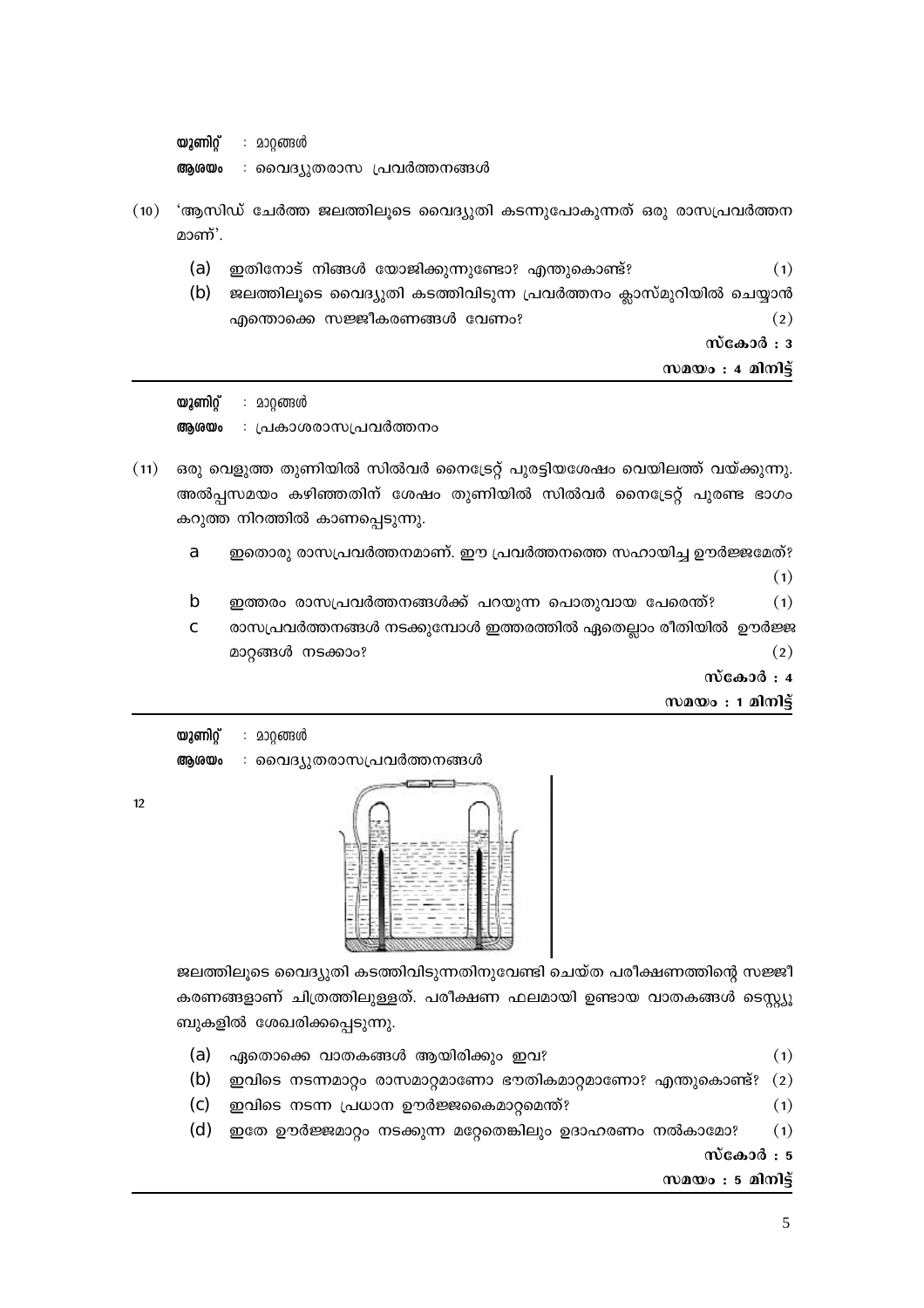6

യുണിറ്റ് : മാറ്റങ്ങൾ ആശയം : താപരാസപ്രവർത്തനങ്ങൾ

 $13$ 

ഈർപ്പമില്ലാത്ത ഒരു ടെസ്റ്റ് ട്യൂബിൽ അല്പം പൊട്ടാസ്യം പെർമാംഗനേറ്റ് തരികൾ എടുത്ത് ചൂടാക്കുന്നു. ടെസ്റ്റ് ട്യൂബിന്റെ വായ്ഭാഗത്ത് എരിയുന്ന ഒരു ഈർക്കിൽ കാണി ച്ചപ്പോൾ അത് നന്നായി കത്തുന്നു.

ടെസ്റ്റ് ട്യൂബിൽ നടന്ന രാസപ്രവർത്തനത്തിൽ മൂന്ന് ഉൽപ്പന്നങ്ങൾ ഉണ്ടായി.

അവയിൽ രണ്ടെണ്ണം

- (1) പൊട്ടാസ്യം മാംഗനേറ്റ്
- $(2)$  മാംഗനീസ് ഡൈ ഓക്സൈഡ് എന്നിവയാണ്.
- (a) മൂന്നാമത്തെ ഉൽപ്പന്നമേത്?

 $(1)$ 

- $(b)$ പൊട്ടാസ്യം പെർമാംഗനേറ്റിന്റെ വിഘടനത്തെ സ്വാധീനിച്ച ഊർജരൂപമേത്?(1)
- ഇതേ ഊർജ്ജമാറ്റം നടക്കുന്ന മറ്റേതെങ്കിലും ഒരു രാസപ്രവർത്തനം എഴുതുക  $(c)$

 $(1)$ 

 $\tilde{\text{m}}$ കോർ: 3

സമയം  $: 3$  മിനിട്ട്

യുണിറ്റ് : മാറ്റങ്ങൾ

ആശയം : വൈദ്യുതലേപനം





കോപ്പർ വളയിൽ സ്വർണം പൂശുന്നതിനുള്ള സജ്ജീകരണത്തിന്റെ ലളിതമായ ചിത്രമാ

 $(a)$ ഇതുപോലെ ഒരു ഇരുമ്പാണിയിൽ കോപ്പർ വൈദ്യുതലേപനം ചെയ്യാനുള്ള

ണിത്.

സജ്ജീകരണത്തിന്റെ ചിത്രം വരയ്ക്കുക  $(2)$ 

(b) വൈദ്യുത ലേപനം പ്രയോജനപ്പെടുത്തിയിരിക്കുന്ന മറ്റേതെങ്കിലും ഒരു സന്ദർഭം എഴുതുക?

 $(1)$ 

 $\omega$   $\cos \theta :$ 

സമയം : 2 മിനിട്ട്

 $14$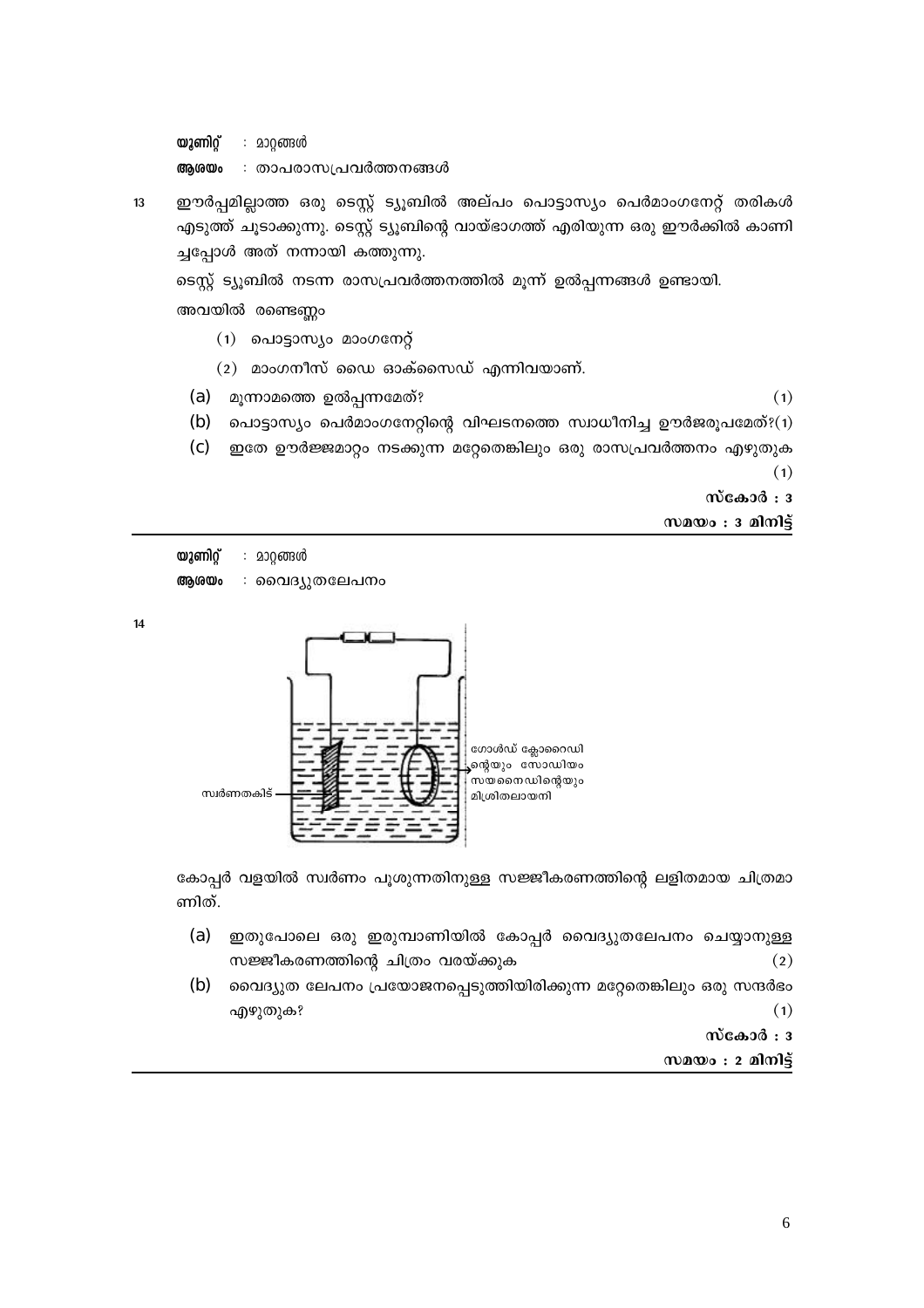യുണിറ്റ് : മാറ്റങ്ങൾ

ആശയം : താപരാസപ്രവർത്തനങ്ങൾ

കാൽസ്യം കാർബണേറ്റ് ശക്തിയായി ചൂടാക്കിയാൽ കിട്ടുന്ന പദാർത്ഥം ടെസ്റ്റ്യൂബിൽ  $15<sup>15</sup>$ എടുത്ത് ജലം ചേർക്കുന്നു.

| (a) | നടക്കുന്ന രാസപ്രവർത്തനം എഴുതുക                                          | (1)       |
|-----|-------------------------------------------------------------------------|-----------|
| (b) | ലഭിക്കുന്ന പദാർത്ഥത്തിന്റെ പൊതുവായ നാമം ഏത്                             | (1)       |
| (c) | ടെസ്റ്റ് ട്യൂബിന്റെ അടിഭാഗത്ത് തൊടുമ്പോൾ ചൂടനുഭവപ്പെടുന്നു. ഇതിൽ നിന്നു |           |
|     | എന്തു മനസ്സിലാക്കാം?                                                    | (1)       |
| (d) | ഇത്തരം രാസപ്രവർത്തനങ്ങൾ എന്തു പേരിലറിയപ്പെടുന്നു?                       | (1)       |
|     |                                                                         | സ്കോർ : 4 |
|     | സമയം : $\alpha$ മിനിട്ട്                                                |           |
|     |                                                                         |           |

: മാറ്റങ്ങൾ യുണിറ്റ് : പ്രകാശരാസപ്രവർത്തനം ആശയം

സിൽവർ നൈട്രേറ്റ് ലായനിയിൽ മുക്കിയെടുത്ത വെളുത്ത പേപ്പർ വെയിലത്തു വയ്ക്കുന്നു.  $16$ 

| (a) | പേപ്പറിൽ എന്തു മാറ്റം കാണുന്നു ? | (1)                 |
|-----|----------------------------------|---------------------|
| (b) | എന്താണിതിന് കാരണം ?              | (1)                 |
| (c) | ഏതു തരം പ്രവർത്തനമാണിത് ?        | (1)                 |
|     |                                  | സ്കോർ $: 3$         |
|     |                                  | സമയം : $3$ മിനിട്ട് |

യുണിറ്റ് : മാറ്റങ്ങൾ

- ആശയം : ലവണങ്ങളും ജ്വാലയുടെ നിറങ്ങളും
- കരിമരുന്ന് പ്രയോഗത്തിൽ വിവിധ വർണ്ണങ്ങളിലുള്ള പ്രകാശം ലഭിക്കാൻ ചില ലവണ  $17$ ങ്ങൾ ചേർക്കാറുണ്ട്.

താഴെ പറയുന്ന നിറങ്ങൾ ലഭിക്കാൻ ഏതൊക്കെ ലവണങ്ങൾ ചേർക്കണം

| (a) | ഇളം പച്ചനിറം             | (1)         |
|-----|--------------------------|-------------|
|     | (b) ചുടുകട്ടയുടെ ചുവപ്പ് | (1)         |
| (c) | നീല                      | (1)         |
|     |                          | സ്കോർ $: 3$ |

| സാണിറ് | <u>വാത്തൾ</u><br>$\bullet$ |  |  |
|--------|----------------------------|--|--|

| mîerniŏ | <b>200601300</b> |  |
|---------|------------------|--|
|         |                  |  |

ആരയം : താപരാസപ്രവർത്തനങ്ങൾ

ഒരു വാച്ച് ഗ്ലാസിൽ അല്പം കാൽസ്യം ഓക്സൈഡ് എടുത്ത്, അല്പം ജലം തളിക്കു 18  $m<sub>λ</sub>$ .

- $(a)$ ഇപ്പോൾ നടക്കുന്ന രാസമാറ്റത്തെ സൂചിപ്പിക്കുന്ന സമവാക്യം എഴുതുക  $(1)$
- $(b)$ വാച്ച് ഗ്ലാസിൽ സ്പർശിക്കുമ്പോൾ ചൂട് അനുഭവപ്പെടുന്നു കാരണമെന്ത്?  $(1)$

| (c) താപം പുറത്തുവിടുന്ന പ്രവർത്തനങ്ങൾക്ക് മറ്റ് രണ്ട് ഉദാഹരണങ്ങൾ എഴുതുക |  |  |     |
|-------------------------------------------------------------------------|--|--|-----|
|                                                                         |  |  | (2) |

സ്കോർ $: 4$ 

സമയം : 4 മിനിട്ട്

സമയം  $: 3$  മിനിട്ട്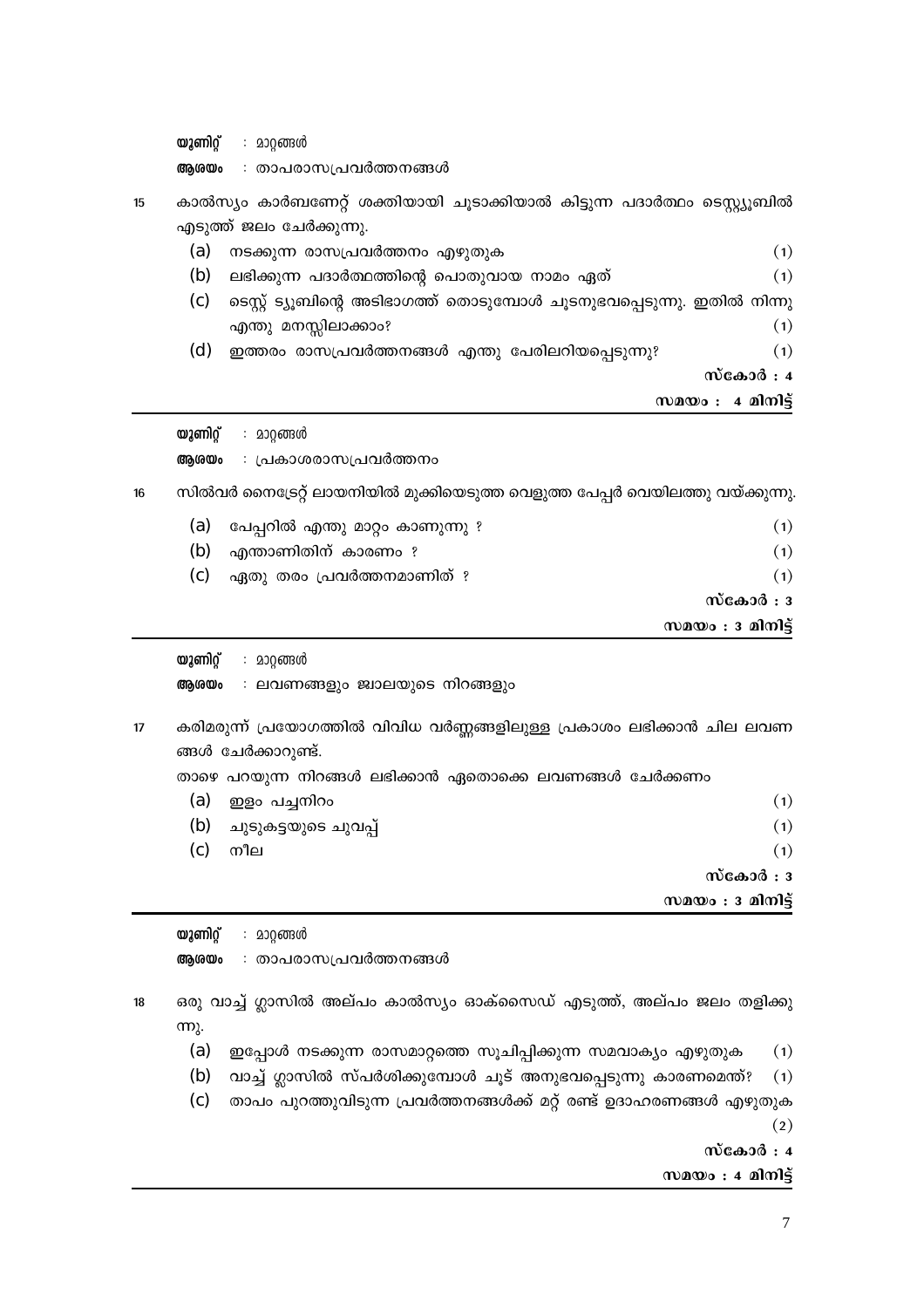യുണിറ്റ് : മാറ്റങ്ങൾ : ലവണങ്ങൾ ജ്വാലയ്ക്ക് നിറംകൊടുക്കുന്നു ആശയം

കരിമരുന്നു പ്രയോഗത്തിൽ വിവിധ വർണ്ണങ്ങൾ ലഭിക്കുന്നതിന് ചില ലവണങ്ങൾ വെടി 19 മരുന്നിനോട് ചേർക്കുന്നു. തന്നിട്ടുള്ള ലവണങ്ങൾ നല്കുന്ന നിറം ഏതായിരിക്കുമെന്ന് പട്ടികയിൽ എഴുതുക.

| ലവണങ്ങൾ                | നിറം |
|------------------------|------|
| കോപ്പർ സൾഫേറ്റ്<br>(a) |      |
| സോഡിയം                 |      |
| ബേരിയം ലവണങ്ങൾ <br>C.  |      |
|                        |      |

സമയം : 3 മിനിട്ട്

യൂണിറ് : മാറ്റങ്ങൾ

ആശയം : രാസമാറ്റങ്ങൾ

- 20 ചില രാസപ്രവർത്തനങ്ങൾ താഴെ കൊടുക്കുന്നു.
	- മഗ്നീഷ്യം കത്തിക്കുന്നത്  $1<sub>1</sub>$
	- $\overline{2}$ . അന്നജ നിർമ്മാണം
	- $\overline{3}$ . കാൽസ്യം കാർബണേറ്റ് ചൂടാക്കുന്നത്.
		- (a) താപോർജ്ജം പുറത്തു വിടുന്ന രാസപ്രവർത്തനമേത്?  $(1)$
		- (b) താപോർജ്ജം സ്വീകരിക്കുന്ന രാസപ്രവർത്തനമേത്?  $(1)$
		- (c) പ്രകാശോർജ്ജം സ്വീകരിക്കുന്ന രാസപ്രവർത്തനമേത്?  $(1)$ 
			- സ്കോർ $: 3$

സമയം :  $3$  മിനിട്ട്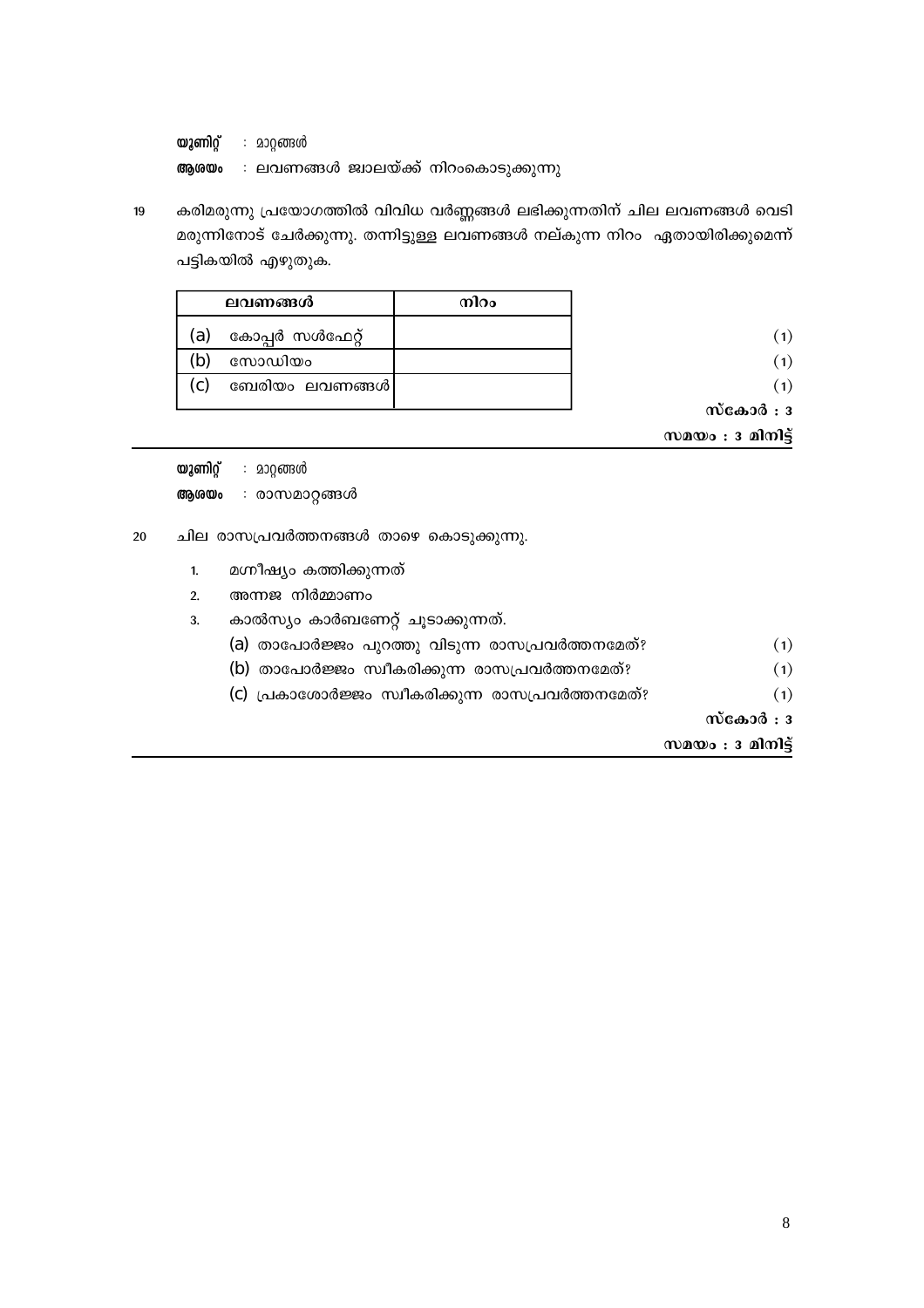**enoclecoonco** 

യുണിറ്റ് : തന്മാത്ര, ആറ്റം ആശയം : പദാർഥങ്ങളിൽ അടങ്ങിയ ഘടകമൂലകങ്ങ**ൾ** 

 $(1)$ സോഡിയം, ഓക്സിജൻ, കാർബൺ, ഹൈഡ്രജൻ, ക്ലോറിൻ എന്നീ മൂലകങ്ങളിൽ ഏതെ ങ്കിലും രണ്ടെണ്ണം വീതം അടങ്ങിയിട്ടുള്ള മൂന്ന് പദാർത്ഥങ്ങളുടെ പേര് എഴുതുക (3)

> $\omega$  $\cos \theta :$ സമയം :  $3$  മിനിട്ട്

| യുണിറ്റ് | തന്മാത്ര, ആറ്റം                  |  |
|----------|----------------------------------|--|
| അശയം     | <b>: മൂലകങ്ങളുടെ പ്രതീകങ്ങ</b> ൾ |  |

 $(2)$ ചില മൂലകങ്ങളുടെ ലാറ്റിൻഭാഷയിലുള്ള പേരുകൾ തന്നിരിക്കുന്നു.

> mouslopo (Natrium) ഐറം (Ferrum) (Aurum) ഓറം

ഇവയിലെ ഏതെങ്കിലും മൂലകങ്ങൾ അടങ്ങിയ പദാർത്ഥങ്ങൾ നിങ്ങളുടെ വീട്ടിൽ ഉണ്ടാ കും. രണ്ട് പദാർത്ഥങ്ങളുടെ പേരെഴുതുക  $(2)$ 

 $\omega$ ca $\omega$ d: 2

സമയം  $: 2$  മിനിട്ട്

യൂണിറ് : തന്മാത്ര, ആറ്റം ആശയം : മൂലകങ്ങളുടെ പ്രതീകങ്ങ**ൾ** 

ഒരു മൂലകത്തിന്റെ പ്രതീകം Cm ആണ്. ഒരു ശാസ്ത്രപ്രതിഭയുടെ ഓർമ നിലനിർത്താ  $(3)$ നാണ് ആ മുലകത്തിന് പേര് നൽകിയത്

|     |                                              | സമയം : $3$ മിനിട്ട് |
|-----|----------------------------------------------|---------------------|
|     |                                              | സ്കോർ : 3           |
| (C) | മാനവരാശിക്ക് ഈ പ്രതിഭയുടെ ഒരു സംഭാവന എഴുതുക. | (1)                 |
| (b) | പ്രതിഭയാര് ?                                 | (1)                 |
| (a) | മുലകമേത് ?                                   | (1)                 |

|      | യൂണിറ്റ് : തന്മാത്ര, ആറ്റം       |  |
|------|----------------------------------|--|
| ആശയം | : മൂലകങ്ങളുടെ പ്രതീകങ്ങ <b>ൾ</b> |  |

ഞാൻ ഒരു മൂലകമാണ്. ജോസഫ് പ്രീസ്റ്റിലിയാണ് എന്നെ ആദ്യമായി നിർമ്മിച്ചത്. മെർക്കു  $\overline{\mathbf{4}}$ റിക് ഓക്സൈഡ് ചൂടാക്കുമ്പോൾ ഞാനുണ്ടാവുന്നുണ്ട്. എന്താണ് എന്റെ പ്രതീകം?

 $(1)$ 

സ്കോർ $: 1$ സമയം :  $2$  മിനിട്ട്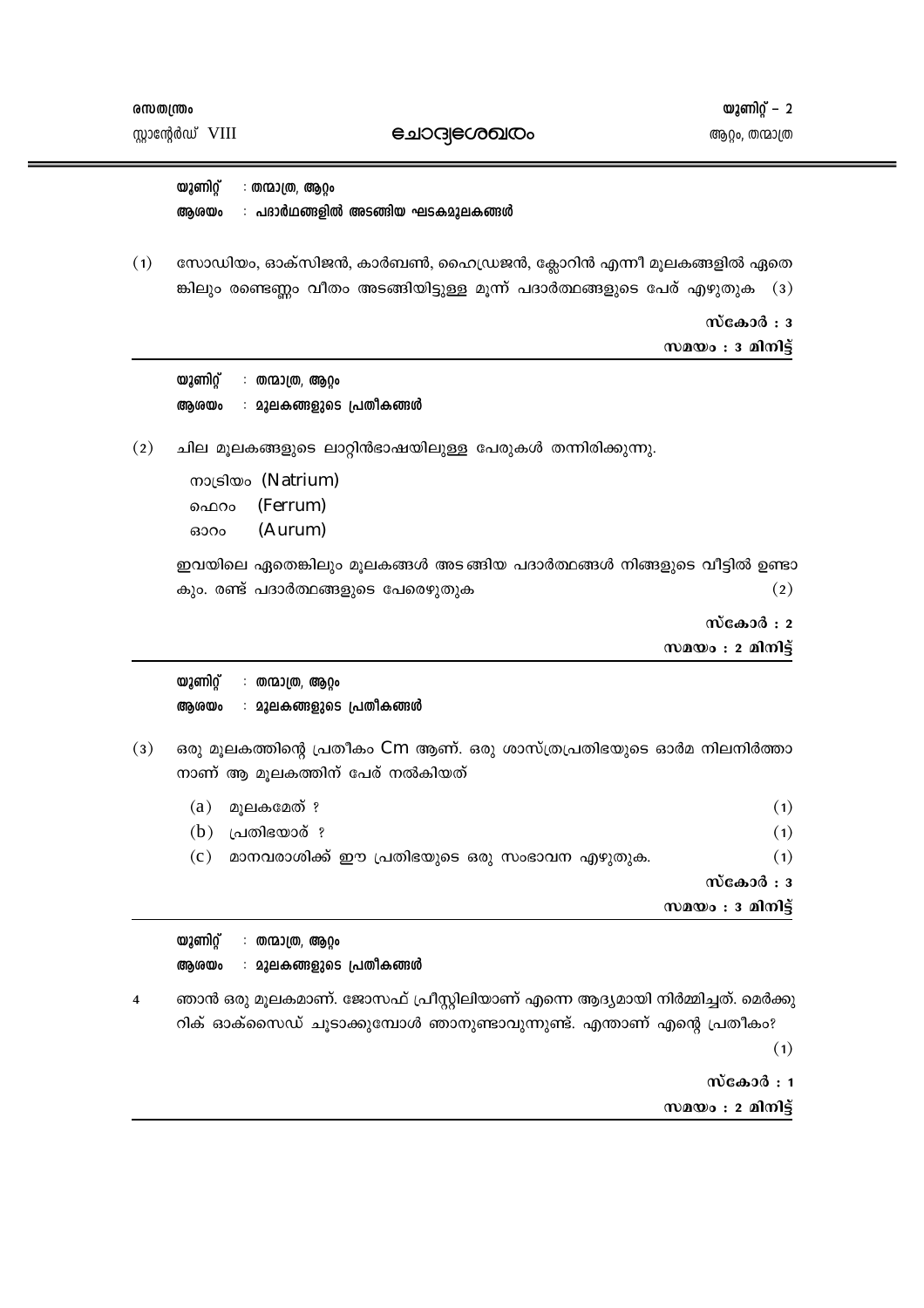യുണിറ്റ് : തന്മാത്ര, ആറ്റം ആശയം : മൂലകങ്ങളുടെ പ്രതീകങ്ങ**ൾ** മേരിക്യൂറിയുടെ സ്മരണാർത്ഥം ഒരു മൂലകത്തിന് പേര് നൽകിയിട്ടുണ്ട് 5 ഏതാണ് മൂലകം ?  $(1)$  $(1)$ എന്താണ് പ്രതീകം ? സ്കോർ $: 2$ സമയം : 2 മിനിട്ട് യൂണിറ് : തന്മാത്ര, ആറം : മൂലകങ്ങളുടെ പ്രതീക**ങ്ങ**ൾ ആശയം മൂലകങ്ങൾക്ക് പേര് നൽകാൻ സ്വീകരിച്ചിട്ടുള്ള ഏതെങ്കിലും രണ്ട് മാനദണ്ഡങ്ങൾ എഴു 6  $(2)$ ത്ര)ക. സ്കോർ $: 2$ സമയം  $: 2$  മിനിട്ട് യൂണിറ്റ് : തന്മാത്ര, ആറ്റം ആശയം : മൂലകങ്ങളുടെ പ്രതീകങ്ങ**ൾ** ഞാൻ ഒരു മൂലകമാണ്.  $\overline{7}$ ഞാൻ പഞ്ചസാരയിലുണ്ട് കാർബൺ ഡൈ ഓക്സൈഡിൽ ഇല്ല ജലത്തിലുണ്ട് എന്റെ പ്രതീകമെന്ത് ?  $(1)$ സ്കോർ $: 1$ സമയം : 2 മിനിട്ട് യുണിറ്റ് : തന്മാത്ര, ആറ്റം ആശയം : മിശിതങ്ങൾ കുറെ പദാർത്ഥങ്ങൾ തന്നിരിക്കുന്നു. ഇവയിൽ നിന്നും ശുദ്ധപദാർത്ഥങ്ങളും മിശ്രിത 8 ങ്ങളും തെരഞ്ഞെടുത്തെഴുതുക.  $(a)$ ഉപ്പ്, പഞ്ചസാര ലായനി, വായു, കൽക്കണ്ടം, കഞ്ഞിവെള്ളം, കടൽജലം  $(1)$ (b) തരം തിരിച്ചതിന്റെ അടിസ്ഥാനത്തിൽ ശുദ്ധ പദാർത്ഥങ്ങൾ, മിശ്രിതങ്ങൾ എന്നിവയ്ക്ക് നിർവചനം നല്കുക.  $(2)$ സ്കോർ $: 3$ സമയം $: 3$  മിനിട്ട്

യുണിറ്റ് : തന്മാത്ര, ആറ്റം : ശാസ്ത്രപ്രതിഭകളുടെ സംഭാവന ആശയം

(ജോസഫ് പ്രീസ്റ്റിലി, കാവൻഡിഷ്, റോബർട്ട് ബോയിൽ, ബെഴ്സിലിയസ്)  $\mathbf{Q}$ 

ചില ശാസ്ത്രജ്ഞന്മാരുടെ പേര് ശ്രദ്ധിച്ചല്ലോ? ഇവരുമായി ബന്ധപ്പെട്ട കാര്യങ്ങൾ താഴെ തരുന്നു. യോജിച്ചത് തെരഞ്ഞെടുത്ത് എഴുതുക.  $(4)$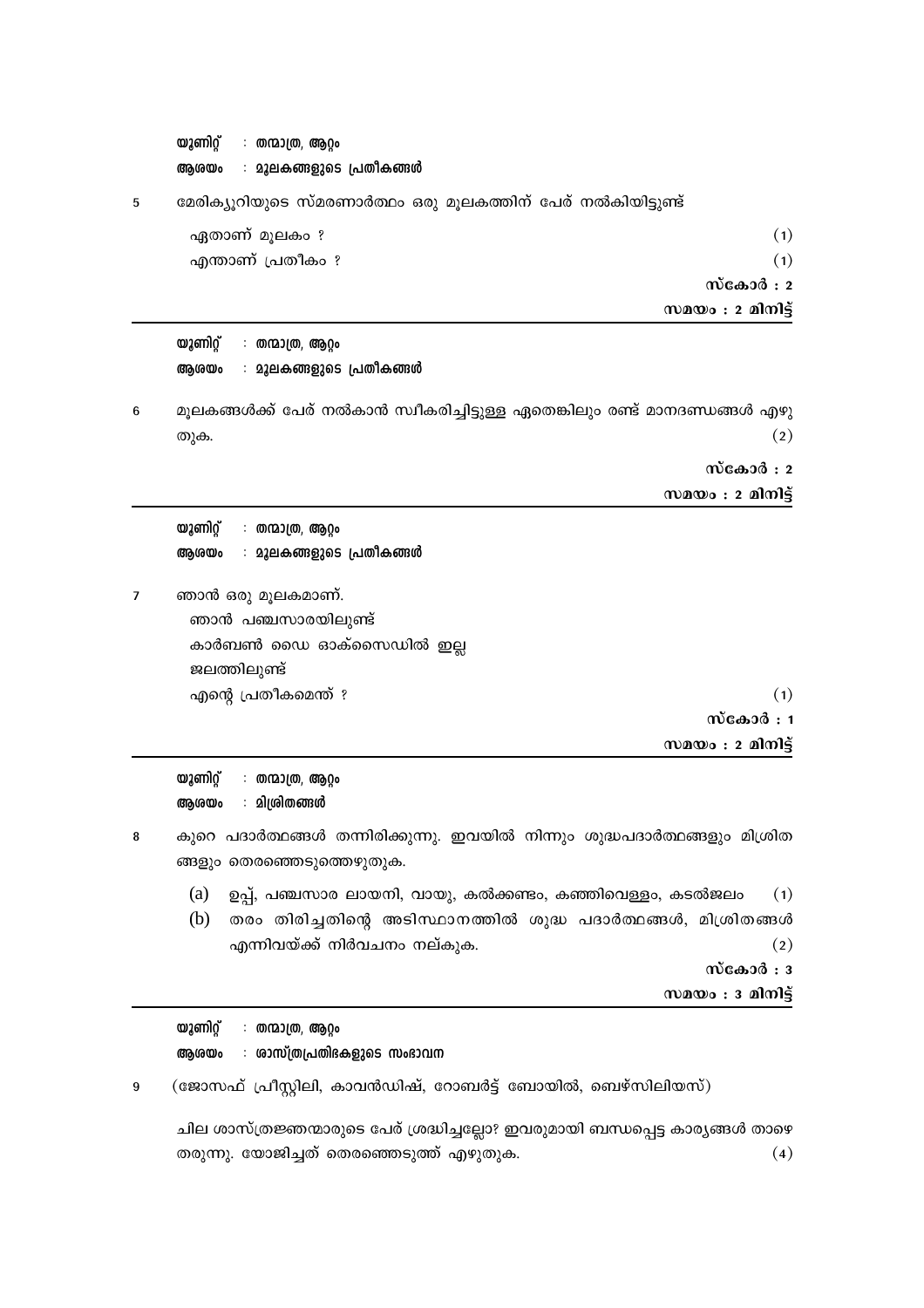- ജലം ഒന്നിലധികം ഘടകങ്ങൾ ചേർന്നതാണെന്ന് തെളിയിച്ചു.  $\bullet$
- പരീക്ഷണ നിരീക്ഷണങ്ങളിലൂടെയുള്ള ശാസ്ത്രീയ രീതി ആവിഷ്കരിച്ചു.
- മൂലകങ്ങളുടെ പ്രതീകങ്ങൾ ആവിഷ്കരിച്ചു.  $\bullet$
- മെർക്കുറിക് ഓക്സൈഡിൽ നിന്ന് ആദ്യമായി ഓക്സിജൻ നിർമ്മിച്ചു.

## സ്കോർ $: 4$

| സമയം $: 3$ മിനിട്ട് |  |  |
|---------------------|--|--|
|                     |  |  |

|    | യൂണിറ്റ്<br>ആശയം                                                                                                                                                                                                                                                                                                                                                                        | : തന്മാത്ര, ആറ്റം<br>: പദാർഥത്തിലെ ഘടകങ്ങ <b>ൾ</b>                              |                                   |  |  |  |
|----|-----------------------------------------------------------------------------------------------------------------------------------------------------------------------------------------------------------------------------------------------------------------------------------------------------------------------------------------------------------------------------------------|---------------------------------------------------------------------------------|-----------------------------------|--|--|--|
| 10 | ചില പദാർത്ഥങ്ങൾ തന്നിരിക്കുന്നു. ഇവയിലെ തന്മാത്രയിൽ അടങ്ങിയിരിക്കുന്ന ആറ്റ<br>ങ്ങൾ ഏതെല്ലാമെന്ന് എഴുതുക.                                                                                                                                                                                                                                                                                |                                                                                 |                                   |  |  |  |
|    | a<br>$\mathbf b$                                                                                                                                                                                                                                                                                                                                                                        | കറിയുപ്പ്<br>കാർബൺഡൈ                                                            | (1)                               |  |  |  |
|    | $\mathbf{c}$                                                                                                                                                                                                                                                                                                                                                                            | ഓക്സൈഡ്<br>മെർക്കുറിക്                                                          | (1)                               |  |  |  |
|    |                                                                                                                                                                                                                                                                                                                                                                                         |                                                                                 | (1)                               |  |  |  |
|    | $\mathbf d$                                                                                                                                                                                                                                                                                                                                                                             | പഞ്ചസാര                                                                         | (1)                               |  |  |  |
|    |                                                                                                                                                                                                                                                                                                                                                                                         |                                                                                 | സ്കോർ : 4                         |  |  |  |
|    |                                                                                                                                                                                                                                                                                                                                                                                         |                                                                                 | സമയം : $\bm{\mathsf{2}}$ മിനിട്ട് |  |  |  |
| 11 | യുണിറ്റ്<br>: തന്മാത്ര, ആറ്റം<br>: സംയുക്തത്തിലെ ഘടകങ്ങ <b>ൾ</b><br>ആശയം<br>അല്പം പഞ്ചസാര, സ്പൂൺ, സ്പിരിറ്റ് ലാമ്പ് എന്നീ സാമഗ്രികൾ നല്കുന്നു.<br>പഞ്ചസാരയിൽ കാർബൺ ഒരു ഘടകം ആണെന്ന് കണ്ടെത്തുന്നതിന് ഒരു പരീ<br>a<br>ക്ഷണം നിർദ്ദേശിക്കുക.<br>(1)<br>$\mathbf b$<br>നിങ്ങളുടെ നിരീക്ഷണം രേഖപ്പെടുത്തുക<br>(1)<br>പഞ്ചസാരയിലെ മറ്റു ഘടകങ്ങൾ ഏതെല്ലാമെന്ന് എഴുതുക.<br>(1)<br>$\mathbf{C}$ |                                                                                 |                                   |  |  |  |
|    | സ്കോർ : 3                                                                                                                                                                                                                                                                                                                                                                               |                                                                                 |                                   |  |  |  |
|    |                                                                                                                                                                                                                                                                                                                                                                                         |                                                                                 | സമയം $:$ 3 മിനിട്ട്               |  |  |  |
| 12 | യൂണിറ്റ്<br>ആശയം                                                                                                                                                                                                                                                                                                                                                                        | : തന്മാത്ര, ആറ്റം<br>: മൂലകങ്ങൾ<br>കുറെ മൂലകങ്ങളുടെ ലിസ്റ്റ് – തന്നിരിക്കുന്നു. |                                   |  |  |  |
|    | സോഡിയം, ക്ലോറിൻ, അയൺ, ഫോസ്ഫറസ്, ക്രോമിയം, കോപ്പർ, അയോഡിൻ,<br>മെർക്കുറി, ഓക്സിജൻ, കാർബൺ                                                                                                                                                                                                                                                                                                  |                                                                                 |                                   |  |  |  |
|    | a                                                                                                                                                                                                                                                                                                                                                                                       | ദ്രാവകാവസ്ഥയിൽ കാണുന്ന മൂലകം ഏത്?                                               | (1)                               |  |  |  |
|    | $\mathbf b$                                                                                                                                                                                                                                                                                                                                                                             | വാതകാവസ്ഥയിൽ കാണുന്ന മുലകങ്ങൾ ഏതെല്ലാം?                                         | (1)                               |  |  |  |
|    | $\mathbf c$                                                                                                                                                                                                                                                                                                                                                                             | നിത്യജീവിതത്തിൽ ഏറ്റവും കൂടുതൽ പ്രയോജനപ്പെടുന്ന ഏതെങ്കിലും മൂന്ന്               |                                   |  |  |  |

മൂലകങ്ങൾ ഏവ? അവയുടെ പ്രതീകം എഴുതുക.

 $(2)$ 

സ്കോർ $: 4$ 

സമയം $: 3$  മിനിട്ട്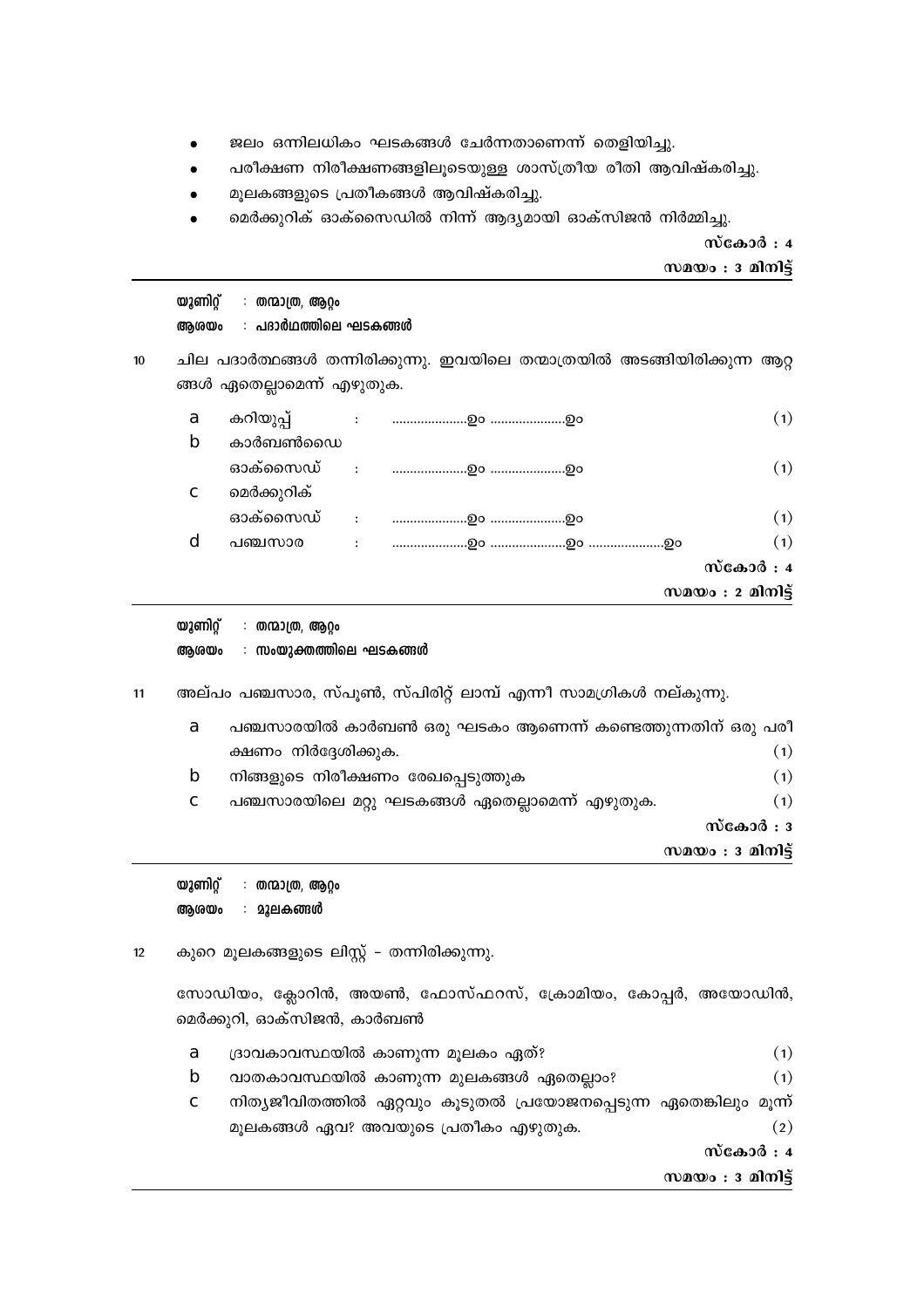യുണിറ്റ് : തന്മാത്ര, ആറ്റം : മൂലകങ്ങൾ, സംയുക്തം, മിശ്രിതം ആശയം



ചില പദാർത്ഥങ്ങളിലെ തന്മാത്രകളാണ് ചിത്രത്തിൽ തന്നിരിക്കുന്നത്.

- ചിത്രം വിശകലനം ചെയ്ത് ഇവയിൽ മൂലകം, സംയുക്തം, മിശ്രിതം ഇവ ഏതെ  $\mathbf{a}$ ല്ലാമെന്ന് തരംതിരിക്കുക?  $(3)$
- $<sub>b</sub>$ </sub> ഏതു മിശ്രിതത്തിലാണ് മൂലകങ്ങൾ മാത്രമുള്ളത്?  $(1)$ 
	- സ്കോർ : 4

സമയം :  $3$  മിനിട്ട്



ആശയം : ആറ്റങ്ങളുടെ എണ്ണം

ക്ലോറിൻ എന്ന മൂലകത്തിന്റെ പ്രതീകം 'CI' ആണ്. മൂന്ന് ക്ലോറിൻ ആറ്റങ്ങൾ  $3Cl$  എന്ന്  $15$ സൂചിപ്പിക്കുന്നു. എങ്കിൽ അഞ്ച് കാർബൺ ആറ്റങ്ങൾ, എട്ട് മഗ്നീഷ്യം ആറ്റങ്ങൾ, ആറ് പൊട്ടാസ്യം ആറ്റങ്ങൾ ഇവയെ എങ്ങനെ സൂചിപ്പിക്കുമെന്ന് എഴുതുക.  $(3)$ 

## സ്കോർ $: 3$ സമയം $: 3$  മിനിട്ട്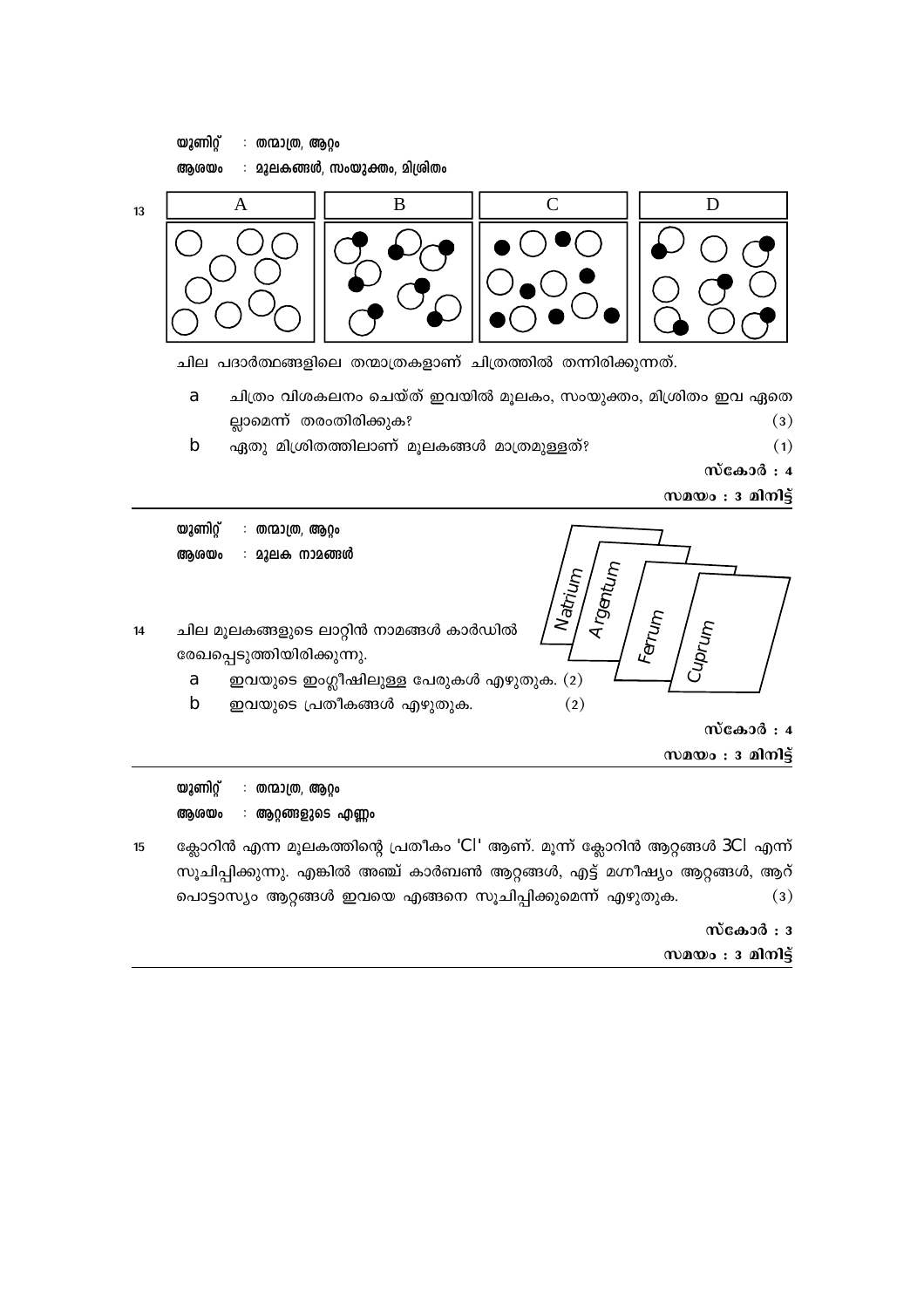യുണിറ്റ് : തന്മാത്ര, ആറ്റം ആശയം : ആറ്റങ്ങളുടെ എണ്ണം

 $16 \overline{6}$ ചില മൂലകങ്ങളുടെ പ്രതീകം തന്നിരിക്കുന്നു.

| മുലകം     | പ്രതീകം |
|-----------|---------|
| കാർബൺ     | C       |
| ക്ലോറിൻ   | CI      |
| ഹൈഡ്രജൻ   | H       |
| അലുമിനിയം | Al      |
| ഫോസ്ഫറസ്  | P       |
| നൈട്രജൻ   | N       |

താഴെ പറയുന്ന ഓരോന്നും സൂചിപ്പിക്കുന്നതെന്ത് എന്നെഴുതുക  $(3)$ a 3 Al, 8C, 12N, 4H, 5P, 7Cl

 $\tilde{\text{m}}$ കോർ: 3

 $m$ മയം : 3 മിനിട്ട്

യുണിറ്റ് : തന്മാത്ര, ആറ്റം ആശയം : മൂലകങ്ങൾ

 $17$ ശാസ്ത്രജ്ഞന്മാരുടെ പേരുമായി ബന്ധപ്പെടുത്തി ചില മൂലകങ്ങൾക്ക് നാമങ്ങൾ നല്കി യിട്ടുണ്ട്. മൂലകത്തിന്റെ പേരെഴുതുക.

| ശാസ്ത്രജ്ഞന്മാർ | മുലകം |
|-----------------|-------|
| ഐൻസ്റ്റീൻ       |       |
| റുഥർഫോർഡ്       |       |
| മെൻഡലിയേഫ്      |       |
| നോബൽ            |       |

 $(2)$ 

 $\omega$ ca $\omega$ d: 2

 $m$ മയം : 2 മിനിട്ട്

യൂണിറ് : തന്മാത്ര, ആറം

ആശയം : സംയുക്തങ്ങൾ

- (കാർബൺ ഡൈ ഓക്സൈഡ്, മെർക്കുറി, നൈട്രജൻ, കാർബൺ, കറിയുപ്പ്, ഹൈഡ്ര 18 ജൻ, പഞ്ചസാര, മെർക്കുറിക് ഓക്സൈഡ്)
	- ഈ ഗ്രൂപ്പിൽ നിന്ന് രണ്ട് മൂലകങ്ങളും, രണ്ട് സംയുക്തങ്ങളും തെരഞ്ഞെടുത്തെ  $\mathbf{a}$ ഴുതുക.  $(2)$
	- $\mathbf b$ മൂലകങ്ങളും സംയുക്തങ്ങളും തമ്മിലുള്ള വ്യത്യാസമെന്ത്.  $(2)$

സ്കോർ $: 4$ 

സമയം :  $3$  മിനിട്ട്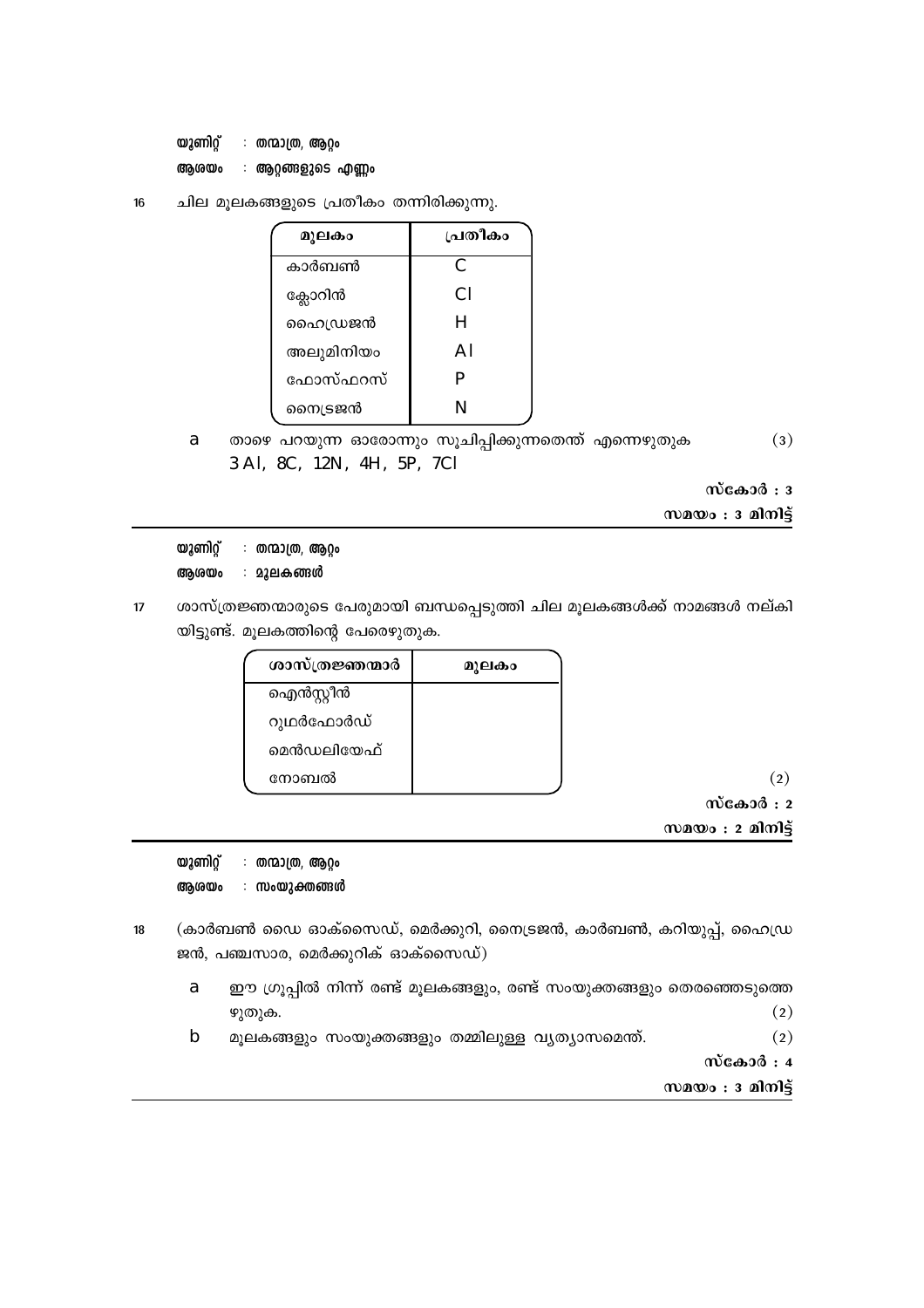യുണിറ്റ് : തന്മാത്ര, ആറ്റം ആശയം : മൂലകങ്ങൾ

ചില മൂലകങ്ങൾ ലിസ്റ്റ് ചെയ്തിട്ടുണ്ട്. 19

(ക്ലോറിൻ, കാർബൺ, ഓക്സിജൻ, നൈട്രജൻ, ഹൈഡ്രജൻ, സോഡിയം)

താഴെ തന്നിട്ടുള്ള സംയുക്തങ്ങളിൽ, ഇവയിൽ ഏതു മൂലകങ്ങൾ കാണപ്പെടുന്നു എന്നെ ഴുതുക.

|                   | മൂലകങ്ങൾ | സംയുക്തം                    |           |
|-------------------|----------|-----------------------------|-----------|
| (1)               |          | ∙ കറിയുപ്പ് ∶               |           |
| (1)               |          | പഞ്ചസാര :                   | $\bullet$ |
| (1)               |          | ജലം<br>$\ddot{\phantom{a}}$ |           |
| സ്കോർ $: 3$       |          |                             |           |
| സമയം : 3 മിനിട്ട് |          |                             |           |

| യുണിറ്റ് | തന്മാത്ര, ആറ്റം |
|----------|-----------------|
| ആശയം     | ∶ സംയുക്തം      |

20. പഞ്ചസാര ലായനി; നേർത്ത കഞ്ഞിവെള്ളം, പുക, ബേക്കറിയിലെ മിക്സ്ചർ:

- ഇവയെ ഏകാത്മക മിശ്രീതങ്ങൾ എന്നും, ഭിന്നാത്മക മിശ്രിതങ്ങളെന്നും തരം a  $(2)$ തിരിക്കുക.
- $\mathbf b$ ഏകാത്മക മിശ്രിതങ്ങൾ; ഭിന്നാത്മക മിശ്രിതങ്ങൾ ഇവ എന്താണെന്ന് എഴുതുക.  $(2)$ 
	- സ്കോർ : 4
	- സമയം  $: 3$  മിനിട്ട്

യൂണിറ്റ് : തന്മാത്ര, ആറ്റം : മൂലകനാമങ്ങൾ ആശയം

 $21$ ചില മൂലകങ്ങളുടെ പേര് രാജ്യത്തിന്റേയോ ഗ്രഹങ്ങളുടേയോ പേരുമായി ബന്ധപ്പെട്ട താണ്.

|   |                                                                 | സമയം $: 3$ മിനിട്ട് |
|---|-----------------------------------------------------------------|---------------------|
|   |                                                                 | സ്കോർ : 4           |
|   | ഇവയുടെ പ്രതീകം എഴുതുക.                                          | (2)                 |
|   | പോളണ്ട്, നെപ്ട്യൂൺ, യുറാനസ്, ഫ്രാൻസ്.                           | (2)                 |
| a | താഴെ തന്നിരിക്കുന്നവയുമായി ബന്ധപ്പെട്ട മൂലകങ്ങൾ ഏതെന്ന് എഴുതുക. |                     |

യുണിറ്റ് : തന്മാത്ര, ആറ്റം ആശയം : സംയുക്തങ്ങ**ൾ** 

22 നീല കോപ്പർ സൾഫേറ്റിൽ ജലത്തിന്റെ സാന്നിധ്യം തിരിച്ചറിയാൻ ഒരു പരീക്ഷണം നിർദ്ദേശിക്കുക.  $(2)$ 

> സ്കോർ $: 2$  $m$ മയം : 3 മിനിട്ട്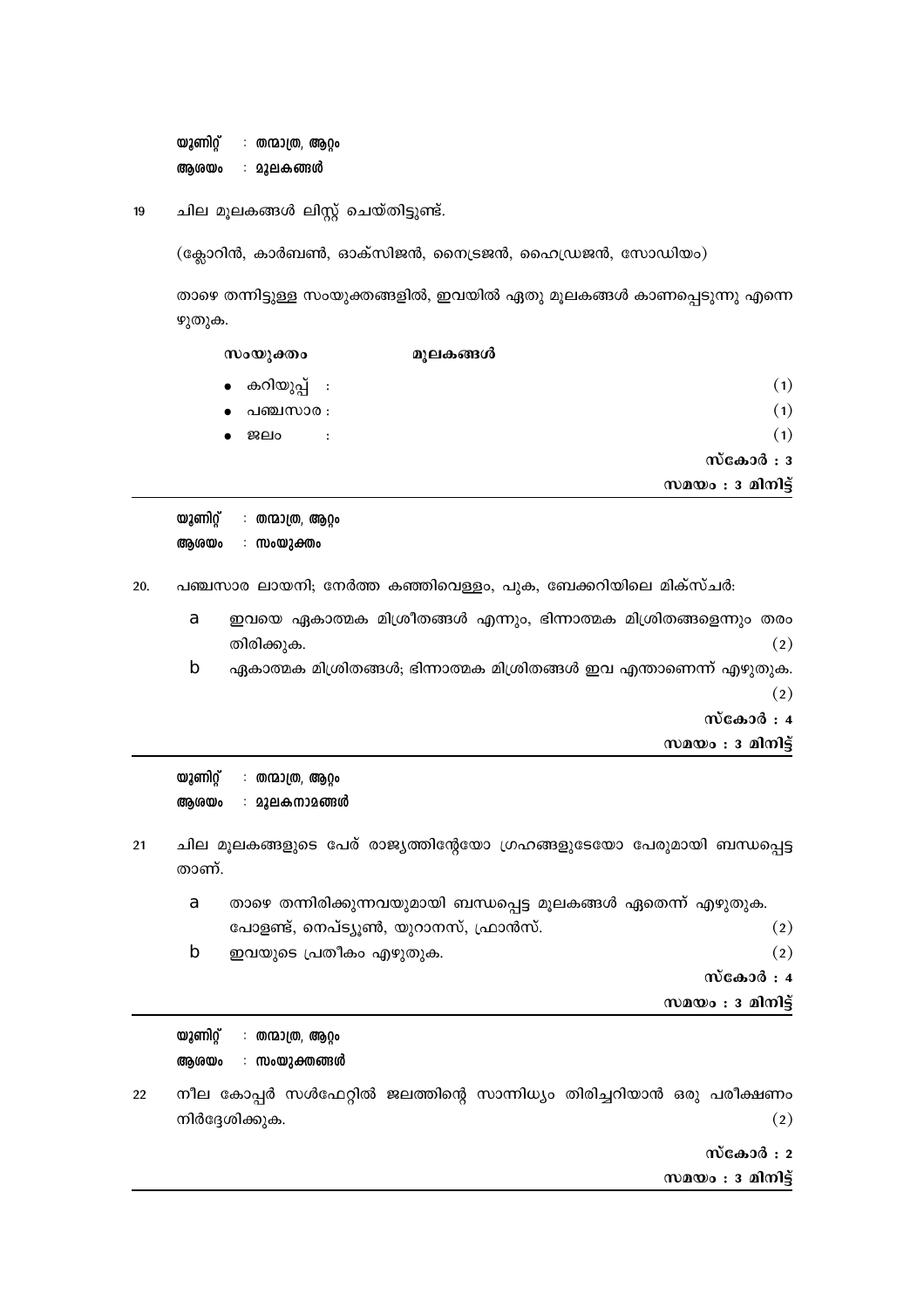| മെർക്കുറിക്ക് ഓക്സൈഡ്<br>a<br>$\mathbf b$<br>ഹൈഡ്രജൻ<br>ഉപ്പ്<br>$\mathbf c$<br>d<br>നൈട്രജൻ<br>ജലം<br>e<br>$\mathbf f$<br>കാർബൺ<br>(2)<br>g<br>പഞ്ചസാര<br>b) നിങ്ങൾ കണ്ടെത്തിയ മൂലകങ്ങളുടെ പ്രതീകം എഴുതുക.<br>(2)<br>സ്കോർ : 4<br>സമയം : 3 മിനിട്ട്<br>യുണിറ്റ്<br>: തന്മാത്ര, ആറ്റം<br>: പ്രതീക <b>ങ്ങ</b> ൾ<br>ആശയം<br>ബന്ധം കണ്ടെത്തി ഉചിതമായി പൂരിപ്പിക്കുക.<br>24<br>ക്യൂറിയം<br>മാഡംക്യൂറി<br>a<br>$\mathbf b$<br>റോൺജിനിയം<br>(1)<br>റുഥർഫോർഡിയം<br>(1)<br>$\mathbf c$<br>സ്കോർ : 2<br>സമയം $: 3$ മിനിട്ട്<br>യുണിറ്റ്<br>: തന്മാത്ര, ആറ്റം<br>ആശയം<br>: ആറ്റങ്ങളുടെ എണ്ണം<br>$5$ Al, എന്ന് എഴുതുമ്പോൾ അതിൽ<br>25<br>5 എന്നത് എന്തിനെ സൂചിപ്പിക്കുന്നു?<br>(1)<br>a<br>$AI$ ഏത് മൂലകത്തിന്റെ പ്രതീകമാണ്?<br>$\mathbf b$<br>(1)<br>സ്കോർ : 2<br>സമയം $: 3$ മിനിട്ട്<br>യുണിറ്റ്<br>: തന്മാത്ര, ആറ്റം<br>: മൂലകങ്ങളും അവയുടെ പ്രതീകങ്ങളും<br>ആശയം<br>മൂലകത്തിന്റെ ചുരുക്കെഴുത്ത് (പ്രതീകം) കണ്ടെത്തുക.<br>(2)<br>26<br>അലുമിനിയം<br>Hg<br>1.<br>സോഡിയം<br>Au<br>$\overline{2}$<br>ഗോൾഡ്<br>Na<br>3.<br>A1<br>മെർക്കുറി<br>$\overline{\mathbf{4}}$<br>സ്കോർ : 2 |  | പ്പെടുത്തുക. | മൂലകങ്ങൾ | സംയുക്തങ്ങൾ         |
|----------------------------------------------------------------------------------------------------------------------------------------------------------------------------------------------------------------------------------------------------------------------------------------------------------------------------------------------------------------------------------------------------------------------------------------------------------------------------------------------------------------------------------------------------------------------------------------------------------------------------------------------------------------------------------------------------------------------------------------------------------------------------------------------------------------------------------------------------------------------------------------------------------------------------------------------------------------------------------------------------------------------------------------------------------------------|--|--------------|----------|---------------------|
|                                                                                                                                                                                                                                                                                                                                                                                                                                                                                                                                                                                                                                                                                                                                                                                                                                                                                                                                                                                                                                                                      |  |              |          |                     |
|                                                                                                                                                                                                                                                                                                                                                                                                                                                                                                                                                                                                                                                                                                                                                                                                                                                                                                                                                                                                                                                                      |  |              |          |                     |
|                                                                                                                                                                                                                                                                                                                                                                                                                                                                                                                                                                                                                                                                                                                                                                                                                                                                                                                                                                                                                                                                      |  |              |          |                     |
|                                                                                                                                                                                                                                                                                                                                                                                                                                                                                                                                                                                                                                                                                                                                                                                                                                                                                                                                                                                                                                                                      |  |              |          |                     |
|                                                                                                                                                                                                                                                                                                                                                                                                                                                                                                                                                                                                                                                                                                                                                                                                                                                                                                                                                                                                                                                                      |  |              |          |                     |
|                                                                                                                                                                                                                                                                                                                                                                                                                                                                                                                                                                                                                                                                                                                                                                                                                                                                                                                                                                                                                                                                      |  |              |          |                     |
|                                                                                                                                                                                                                                                                                                                                                                                                                                                                                                                                                                                                                                                                                                                                                                                                                                                                                                                                                                                                                                                                      |  |              |          |                     |
|                                                                                                                                                                                                                                                                                                                                                                                                                                                                                                                                                                                                                                                                                                                                                                                                                                                                                                                                                                                                                                                                      |  |              |          |                     |
|                                                                                                                                                                                                                                                                                                                                                                                                                                                                                                                                                                                                                                                                                                                                                                                                                                                                                                                                                                                                                                                                      |  |              |          |                     |
|                                                                                                                                                                                                                                                                                                                                                                                                                                                                                                                                                                                                                                                                                                                                                                                                                                                                                                                                                                                                                                                                      |  |              |          |                     |
|                                                                                                                                                                                                                                                                                                                                                                                                                                                                                                                                                                                                                                                                                                                                                                                                                                                                                                                                                                                                                                                                      |  |              |          |                     |
|                                                                                                                                                                                                                                                                                                                                                                                                                                                                                                                                                                                                                                                                                                                                                                                                                                                                                                                                                                                                                                                                      |  |              |          |                     |
|                                                                                                                                                                                                                                                                                                                                                                                                                                                                                                                                                                                                                                                                                                                                                                                                                                                                                                                                                                                                                                                                      |  |              |          |                     |
|                                                                                                                                                                                                                                                                                                                                                                                                                                                                                                                                                                                                                                                                                                                                                                                                                                                                                                                                                                                                                                                                      |  |              |          |                     |
|                                                                                                                                                                                                                                                                                                                                                                                                                                                                                                                                                                                                                                                                                                                                                                                                                                                                                                                                                                                                                                                                      |  |              |          |                     |
|                                                                                                                                                                                                                                                                                                                                                                                                                                                                                                                                                                                                                                                                                                                                                                                                                                                                                                                                                                                                                                                                      |  |              |          |                     |
|                                                                                                                                                                                                                                                                                                                                                                                                                                                                                                                                                                                                                                                                                                                                                                                                                                                                                                                                                                                                                                                                      |  |              |          |                     |
|                                                                                                                                                                                                                                                                                                                                                                                                                                                                                                                                                                                                                                                                                                                                                                                                                                                                                                                                                                                                                                                                      |  |              |          |                     |
|                                                                                                                                                                                                                                                                                                                                                                                                                                                                                                                                                                                                                                                                                                                                                                                                                                                                                                                                                                                                                                                                      |  |              |          |                     |
|                                                                                                                                                                                                                                                                                                                                                                                                                                                                                                                                                                                                                                                                                                                                                                                                                                                                                                                                                                                                                                                                      |  |              |          |                     |
|                                                                                                                                                                                                                                                                                                                                                                                                                                                                                                                                                                                                                                                                                                                                                                                                                                                                                                                                                                                                                                                                      |  |              |          |                     |
|                                                                                                                                                                                                                                                                                                                                                                                                                                                                                                                                                                                                                                                                                                                                                                                                                                                                                                                                                                                                                                                                      |  |              |          |                     |
|                                                                                                                                                                                                                                                                                                                                                                                                                                                                                                                                                                                                                                                                                                                                                                                                                                                                                                                                                                                                                                                                      |  |              |          |                     |
|                                                                                                                                                                                                                                                                                                                                                                                                                                                                                                                                                                                                                                                                                                                                                                                                                                                                                                                                                                                                                                                                      |  |              |          |                     |
|                                                                                                                                                                                                                                                                                                                                                                                                                                                                                                                                                                                                                                                                                                                                                                                                                                                                                                                                                                                                                                                                      |  |              |          |                     |
|                                                                                                                                                                                                                                                                                                                                                                                                                                                                                                                                                                                                                                                                                                                                                                                                                                                                                                                                                                                                                                                                      |  |              |          |                     |
|                                                                                                                                                                                                                                                                                                                                                                                                                                                                                                                                                                                                                                                                                                                                                                                                                                                                                                                                                                                                                                                                      |  |              |          |                     |
|                                                                                                                                                                                                                                                                                                                                                                                                                                                                                                                                                                                                                                                                                                                                                                                                                                                                                                                                                                                                                                                                      |  |              |          |                     |
|                                                                                                                                                                                                                                                                                                                                                                                                                                                                                                                                                                                                                                                                                                                                                                                                                                                                                                                                                                                                                                                                      |  |              |          |                     |
|                                                                                                                                                                                                                                                                                                                                                                                                                                                                                                                                                                                                                                                                                                                                                                                                                                                                                                                                                                                                                                                                      |  |              |          |                     |
|                                                                                                                                                                                                                                                                                                                                                                                                                                                                                                                                                                                                                                                                                                                                                                                                                                                                                                                                                                                                                                                                      |  |              |          |                     |
|                                                                                                                                                                                                                                                                                                                                                                                                                                                                                                                                                                                                                                                                                                                                                                                                                                                                                                                                                                                                                                                                      |  |              |          |                     |
|                                                                                                                                                                                                                                                                                                                                                                                                                                                                                                                                                                                                                                                                                                                                                                                                                                                                                                                                                                                                                                                                      |  |              |          |                     |
|                                                                                                                                                                                                                                                                                                                                                                                                                                                                                                                                                                                                                                                                                                                                                                                                                                                                                                                                                                                                                                                                      |  |              |          |                     |
|                                                                                                                                                                                                                                                                                                                                                                                                                                                                                                                                                                                                                                                                                                                                                                                                                                                                                                                                                                                                                                                                      |  |              |          | സമയം : $3$ മിനിട്ട് |

23 a) താഴെ നല്കിയിരിക്കുന്ന വസ്തുക്കളിൽ നിന്നും മൂലകങ്ങളും സംയുക്തങ്ങളും പട്ടിക

ആരയം : മൂലകങ്ങൾ, സംയുക്തങ്ങൾ

യൂണിറ്റ് : തന്മാത്ര, ആറ്റം